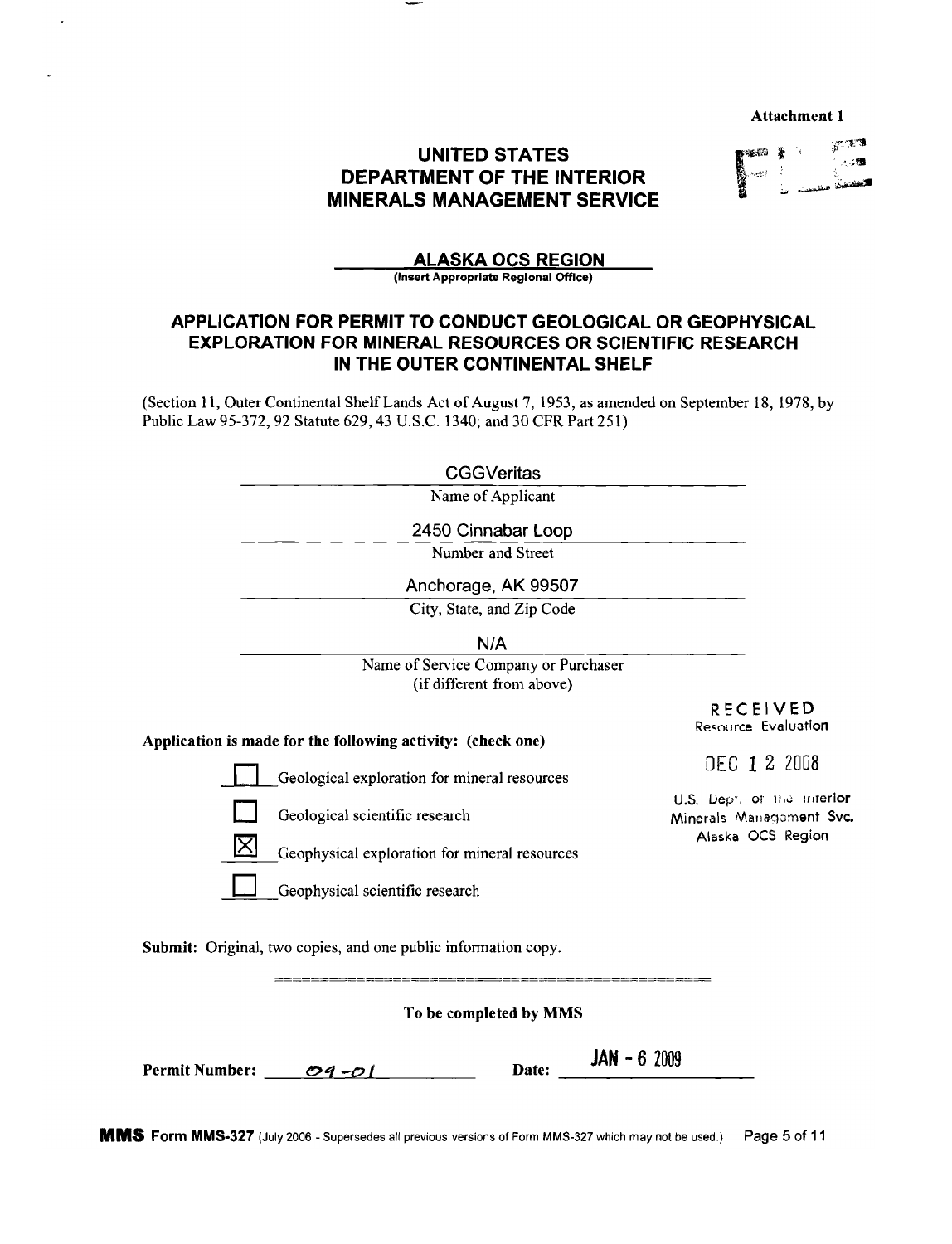# A. General Information

 $\ddot{i}$ 

1. The activity will be conducted by:

|    | <b>CGGVeritas</b>                                                                                                       | For | <b>ENI Petroleum</b>                                                                                                                                                                                                                   |  |  |  |
|----|-------------------------------------------------------------------------------------------------------------------------|-----|----------------------------------------------------------------------------------------------------------------------------------------------------------------------------------------------------------------------------------------|--|--|--|
|    | Service Company Name                                                                                                    |     | Purchaser(s) of the Data                                                                                                                                                                                                               |  |  |  |
|    | 2450 Cinnabar Loop                                                                                                      |     | 3800 Centerpointe Dr. #300                                                                                                                                                                                                             |  |  |  |
|    | Address                                                                                                                 |     | <b>Address</b>                                                                                                                                                                                                                         |  |  |  |
|    | Anchorage, AK 99507                                                                                                     |     | Anchorage, AK 99507                                                                                                                                                                                                                    |  |  |  |
|    | City, State, Zip                                                                                                        |     | City, State, Zip                                                                                                                                                                                                                       |  |  |  |
|    | 907-276-6037/907-276-6034                                                                                               |     | 907-929-9377                                                                                                                                                                                                                           |  |  |  |
|    | Telephone/FAX Numbers                                                                                                   |     | Telephone/FAX Numbers                                                                                                                                                                                                                  |  |  |  |
|    | E-Mail Address                                                                                                          |     | <b>E-Mail Address</b>                                                                                                                                                                                                                  |  |  |  |
| 2. | X<br>The purpose of the activity is:                                                                                    |     | Mineral exploration                                                                                                                                                                                                                    |  |  |  |
|    |                                                                                                                         |     | Scientific research                                                                                                                                                                                                                    |  |  |  |
|    | as necessary):<br>No anticipated adverse effects on either the environment or marine life. See attached IHA.            |     | 3. Describe the environmental effects of the proposed activity, including potential adverse effects on<br>marine life and what steps are planned to minimize these adverse effects (use continuation sheets                            |  |  |  |
|    | 4. The expected commencement date is: February 1, 2009                                                                  |     |                                                                                                                                                                                                                                        |  |  |  |
|    | The expected completion date is: May 31, 2009                                                                           |     |                                                                                                                                                                                                                                        |  |  |  |
|    | 5. The name of the individual in charge of the field operation is: Rick Stolz                                           |     |                                                                                                                                                                                                                                        |  |  |  |
|    | May be contacted at: 907-350-2584                                                                                       |     |                                                                                                                                                                                                                                        |  |  |  |
|    | Telephone (Local) 907-276-6037                                                                                          |     | (Marine) N/A                                                                                                                                                                                                                           |  |  |  |
|    | Radio call sign N/A                                                                                                     |     |                                                                                                                                                                                                                                        |  |  |  |
|    | 6. The vessel(s) to be used in the operation is (are):                                                                  |     |                                                                                                                                                                                                                                        |  |  |  |
|    | Name N/A                                                                                                                |     | $\frac{1}{1}$ Registry number $\frac{N/A}{1}$ . The same set of the same set of the same set of the same set of the same set of the same set of the same set of the same set of the same set of the same set of the same set of the sa |  |  |  |
|    | Registered owner N/A                                                                                                    |     |                                                                                                                                                                                                                                        |  |  |  |
|    | 7. The port from which the vessel(s) will operate is: $N/A$                                                             |     |                                                                                                                                                                                                                                        |  |  |  |
|    | 8. Briefly describe the navigation system (vessel navigation only): N/A<br>the control of the control of the control of |     |                                                                                                                                                                                                                                        |  |  |  |
|    |                                                                                                                         |     |                                                                                                                                                                                                                                        |  |  |  |

MMS Form MMS-327 (July 2006 - Supersedes all previous versions of Form MMS-327 which may not be used.) Page 6 of 11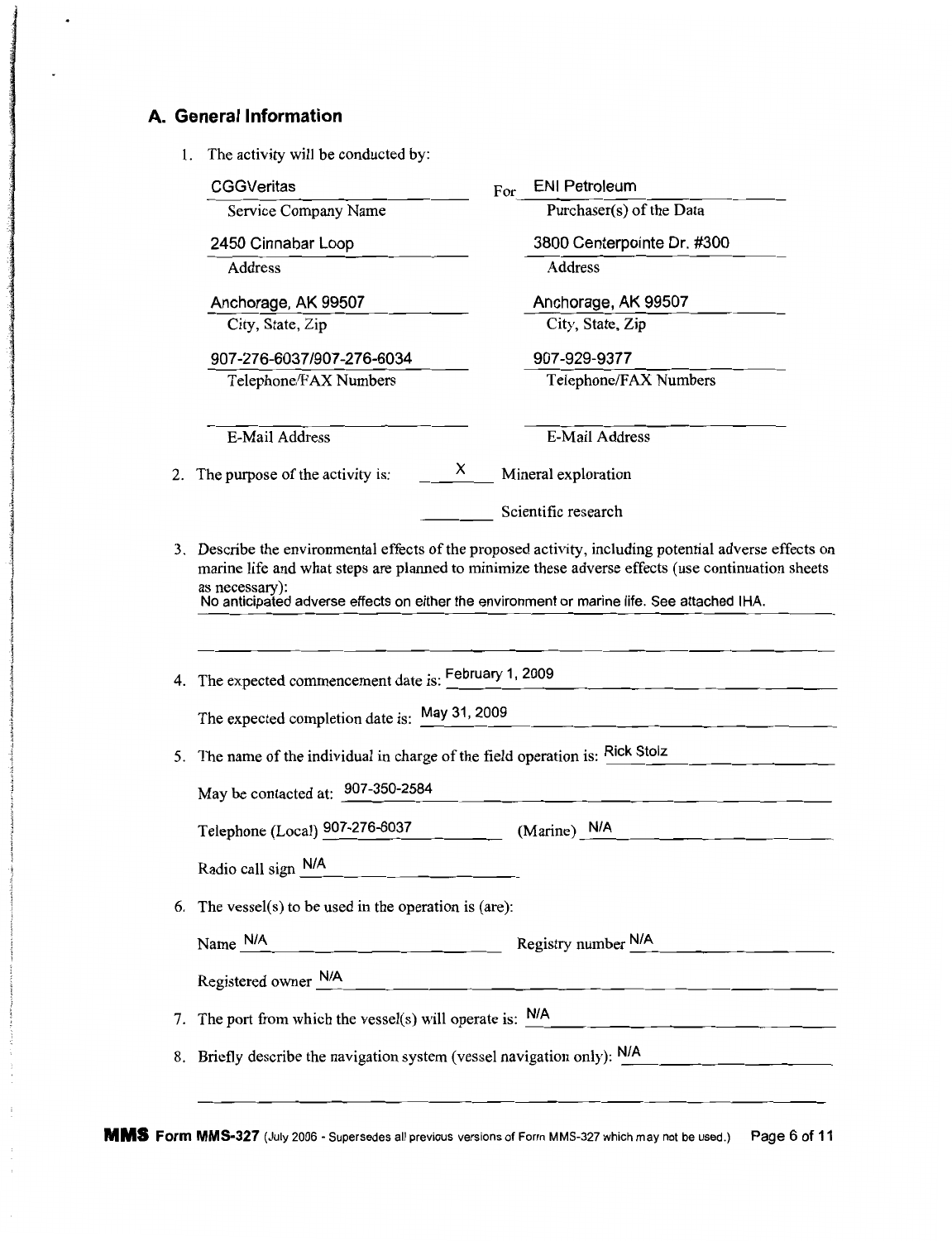|    |                                        | 1. The type of operation(s) to be employed is: (check one)                                                                                                 |                                                                                                 |
|----|----------------------------------------|------------------------------------------------------------------------------------------------------------------------------------------------------------|-------------------------------------------------------------------------------------------------|
|    | (a) Deep stratigraphic test, or        |                                                                                                                                                            |                                                                                                 |
|    |                                        |                                                                                                                                                            |                                                                                                 |
|    |                                        | (c) $X$ Other $N/A$ Other $\frac{N}{A}$                                                                                                                    |                                                                                                 |
|    |                                        |                                                                                                                                                            | 2. Exact geographic coordinates of proposed test(s) (attach a page-size plat(s)):               |
|    | N/A                                    |                                                                                                                                                            |                                                                                                 |
| 2. | <b>Geophysical Scientific Research</b> | C. Complete for Geophysical Exploration for Mineral Resources or<br>1. Proposed location of the activity (attach a page-size plat(s)): See Attached Figure |                                                                                                 |
|    |                                        | The type(s) of operation(s) to be employed is (are): $3-D$ Seismic Survey                                                                                  |                                                                                                 |
|    |                                        | (Seismic, gravity, magnetic, etc.)                                                                                                                         |                                                                                                 |
| 3. |                                        |                                                                                                                                                            | The instrumentation and/or technique(s) to be used in the operation(s) is (are): Mini-Vibrators |
|    |                                        | (Air gun, sparker, etc.)                                                                                                                                   |                                                                                                 |
|    |                                        | explosive and maximum charge size (in pounds) to be used:                                                                                                  | 4. Explosive charges will will not X be used. If applicable, indicate the type of               |

Use the appropriate form on page 9 for a "geological" permit application or the form on page 10 for a "geophysical" permit application. You must submit a separate Form MMS-327 to apply for each geological or geophysical permit.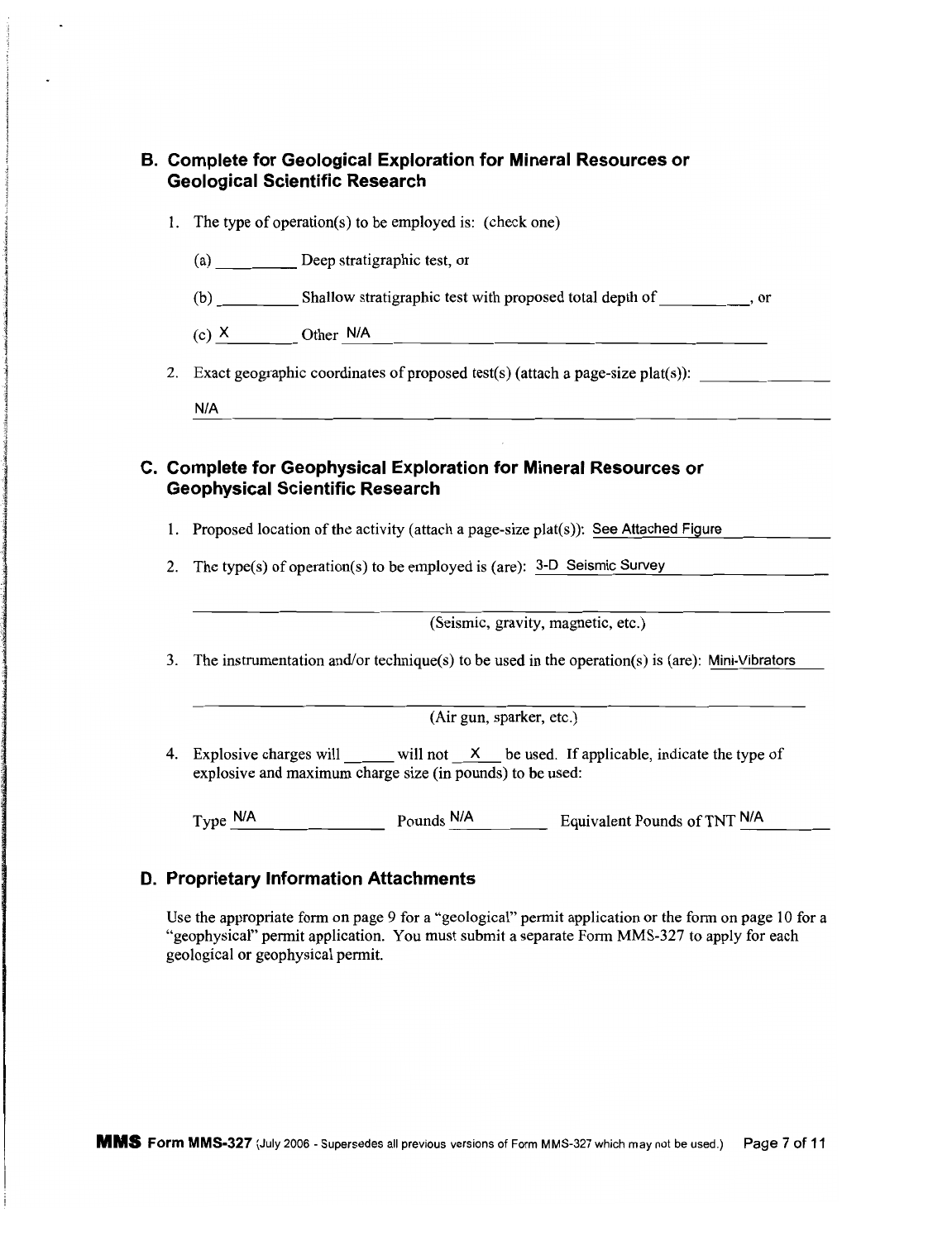# E. Certification

 $\bullet$  . The second  $\bullet$ 

**Sidukana** 

I hereby certify that foregoing and attached information are true and correct.

| SIGNED Randy Heed                                                                 | DATE November 19.                                            |
|-----------------------------------------------------------------------------------|--------------------------------------------------------------|
| TITLE Permitting Coordinator                                                      |                                                              |
|                                                                                   |                                                              |
|                                                                                   |                                                              |
| TO BE COMPLETED BY MMS                                                            |                                                              |
| Permit No. 09-01 Assigned by Pete $S/\sim a_N$ Date $\frac{12\pi}{\omega^2}$ Oo P |                                                              |
| This application is hereby:                                                       |                                                              |
| a. Approved                                                                       |                                                              |
| b. Returned for reasons in the attached                                           |                                                              |
| The approved permit is:                                                           |                                                              |
| a. ________ Attached                                                              |                                                              |
| b. Will be forwarded at a later date                                              |                                                              |
| $1cm\omega$<br><b>SIGNED</b>                                                      | TITLE Regional Supervisor DATE $\frac{1}{2}\sqrt{2}\sqrt{6}$ |

MMS Form MMS-327 (July 2006 - Supersedes all previous versions of Form MMS-327 which may not be used.) Page 8 of 11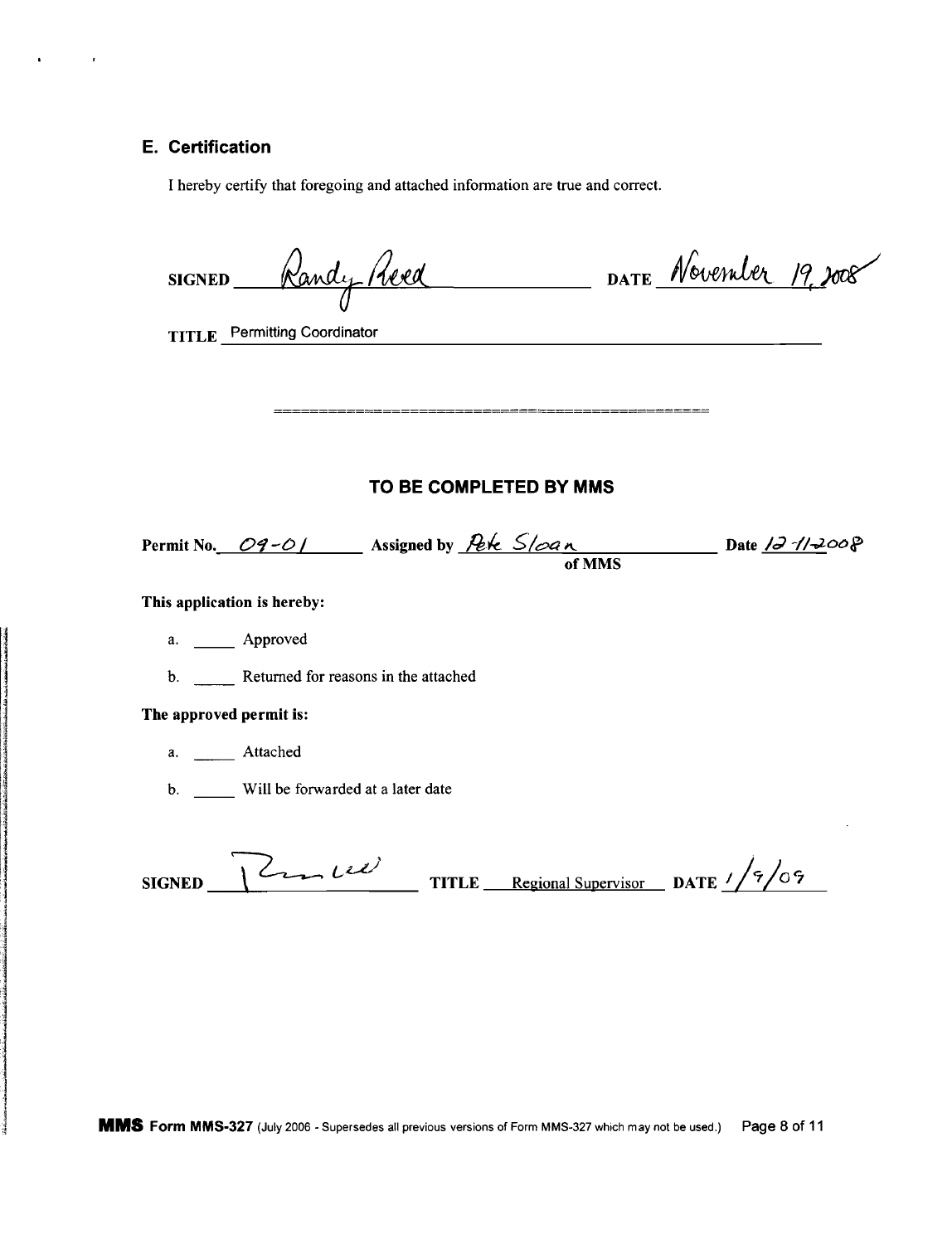# **UNITED STATES DEPARTMENT OF THE INTERIOR MINERALS MANAGEMENT SERVICE**

**ALASKA OCS REGION** 

(Insert Appropriate Regional Office)

|  | <b>RECEIVED</b><br>Resource Evaluatio <b>n</b> |
|--|------------------------------------------------|

DEC 18 2008

U.S. Dept. of the Interior PERMIT FOR GEOPHYSICAL EXPLORATION Minerals Managem<mark>ent Svc.</mark> FOR MINERAL RESOURCES OR SCIENTIFIC RESEARCH Alaska OCS Region IN THE OUTER CONTINENTAL SHELF

In consideration of the terms and conditions contained herein and the authorization granted hereby, this permit is entered into by and between the United States of America (the Government), acting through the Minerals Management Service (MMS) of the Department of the Interior, and

|                             |       | <b>CGGVeritas US Land, Inc.</b> |               |  |  |
|-----------------------------|-------|---------------------------------|---------------|--|--|
|                             |       | (Name of Permittee)             |               |  |  |
| 2450 Cinnabar Loop          |       |                                 |               |  |  |
|                             |       | (Number and Street)             |               |  |  |
| Anchorage, AK 99507         |       |                                 |               |  |  |
| (City, State, and Zip Code) |       |                                 |               |  |  |
| <b>PERMIT NUMBER:</b>       | 09-01 | DATE:                           | $JAN - 92009$ |  |  |

This permit is issued pursuant to the authority of the Outer Continental Shelf Lands Act, as amended, (43 U.S.C. 1331 et seq.), hereinafter called the "Act," and Title 30 Code of Federal Regulations Part 251 (Geological and Geophysical (G&G) Explorations of the Outer Continental Shelf).

Paperwork Reduction Act of 1995 (PRA) Statement: This permit refers to information collection requirements contained in 30 CFR part 251 regulations. The Office of Management and Budget (OMB) has approved those reporting requirements under OMB Control Number 1010-0048.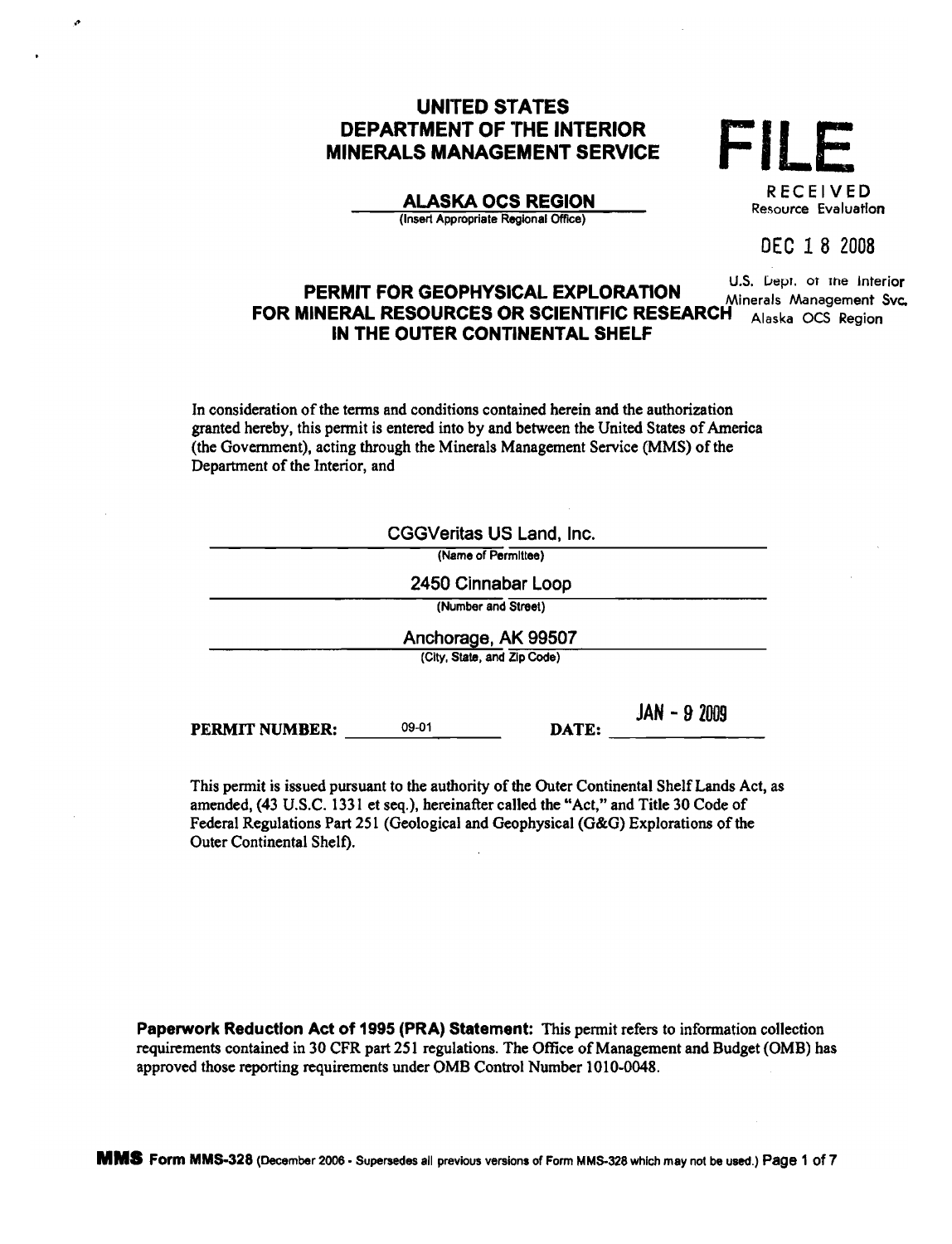## **Section I. Authorization**

The Government authorizes the permittee to conduct:



Geophysical exploration for mineral resources as defined in 30 CFR 251.1.

Geophysical scientific research as defined in 30 CFR 251.1. A permit is required for any geophysical investigation that involves the use of solid or liquid explosives or developing data and information for proprietary use or sale.

This pennit authorizes the pennittee to conduct the above geophysical activity during the period from February 2009 to May 31, 2009 in the following area(s):

OCS waters of the Beaufort Sea. North & Northwest of Thetis Island, Alaska. **Extensions of** the time period specified above must be requested in writing. A pennit plus extensions for activities will be limited to a period of not more than 1 year from the original issuance date of the permit. Inspection and reporting of geophysical exploration activities, suspension and cancellation of authority to conduct exploration or scientific research activities under pennit, and penalties and appeals will be carried out in accordance with 30 CFR 251.8,251.9, and 251.10.

The authority of the Regional Director may be delegated to the Regional Supervisor for Resource Evaluation for the purposes of this permit.

## **Section II. Type(s) of Operations and Technique(s)**

A. The permittee will employ the following type(s) of operations: 3D Seismic Survey

and will utilize the following instruments and/or technique(s) in such operations: 14,000 lb. MiniVibrators used to conduct the Vibroseis technique

- B. The permittee will conduct all activities in compliance with the terms and conditions of this permit, including the "Stipulations," "Special Provisions," and the approved "Application for Pennit," which are attached to and incorporated into this permit.
- C. The pennittee will conduct all geophysical exploration or scientific research activities in compliance with the Act, the regulations in 30 CFR Part 251, and other applicable statutes and regulations whether such statutes and regulations are enacted, promulgated, issued, or amended before or after this permit is issued. Some of the provisions of 30 CFR Part 251 are restated in this permit for emphasis. However, all of the provisions of 30 CFR Part 251 apply to this permit.

#### **Section III. Reports on Operations**

A. The pennittee must submit status reports on a weekly basis in a manner approved or prescribed by the Regional Supervisor, Resource Evaluation (hereinafter referred to as Supervisor). The report must include a daily log of operations and a map (preferably on a scale of 1:250,000 or other scale suitable to clearly display infonnation in the report) showing traverse lines according to Minerals Management Service (MMS) area and block numbers.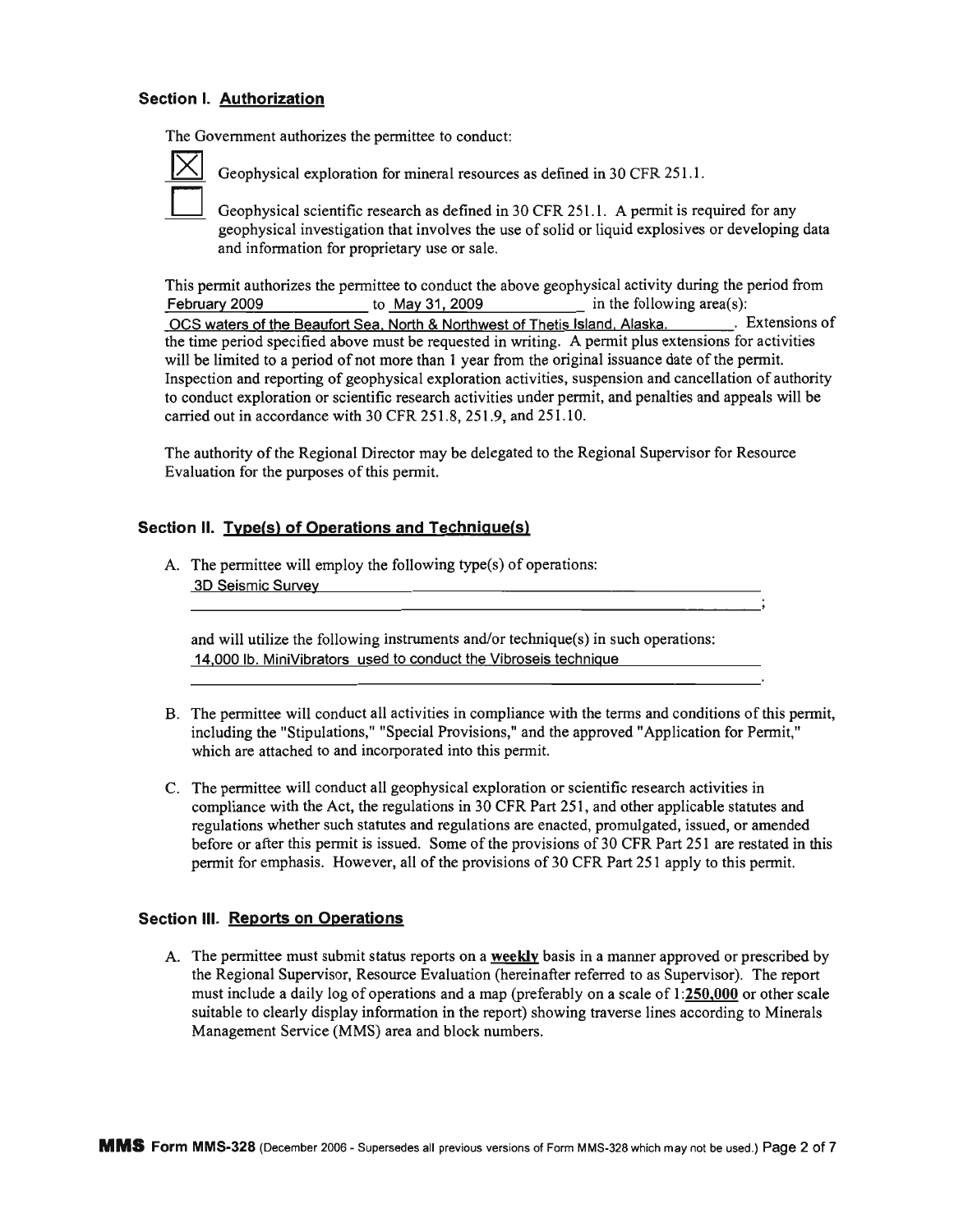- B. The pennittee must submit to the Supervisor a final report within 30 days after the completion of operations. The final report must contain the following:
	- 1. A description of the work performed including number of line miles or OCS blocks of geophysical data acquired;
	- 2. Chart(s), map(s), or plat(s) depicting the areas and blocks in which any exploration or scientific research activities were conducted. These graphics must clearly indicate the location ofthe activities so that the data produced from the activities can be accurately located and identified;
	- 3. The dates on which the actual geophysical exploration or scientific research activities were performed;
	- 4. A narrative summary of any: (a) hydrocarbon occurrences or environmental hazards observed and (b) adverse effects of the geophysical exploration or scientific research activities on the environment, aquatic life, archaeological resources, or other uses ofthe area in which the activities were conducted;
	- 5. The estimated date on which the processed or interpreted data or infonnation will be available for inspection by the MMS;
	- 6. A final edited navigation tape or other suitable storage medium of all data or sample locations in latitude/longitude degrees. The tape or other medium is to be fonnatted to be readable by a PC running current Windows software, coded in ASCII with fixed record length and fixed block size. A printed listing and a format statement are to be included.
	- 7. Identification of geocentric ellipsoid (NAD 27 or NAD 83) used as a reference for the data or sample locations; and
	- 8. Such other descriptions of the activities conducted as may be specified by the Supervisor.
- C. The last status report and the final report can be combined into one report.

#### **Section IV. Submission. Inspection. and Selection of Geophysical Data and Information**

- A. The permittee must notify the Supervisor, in writing, when the permittee has completed the initial processing and interpretation of any geophysical data and infonnation collected under an exploration pennit or a scientific research pennit that involves developing data and infonnation for proprietary use or sale. Ifthe Supervisor asks ifthe pennittee has further processed or interpreted any geophysical data and information collected under a permit, the permittee must respond within 30 days. If further processing of the data and information is conducted, it is the responsibility of the pennittee to keep the most current resulting products available in the event the Supervisor requests the current status of data processing. At any time within 10 years after receiving notification of the completion of the acquisition activities conducted under the permit, the Supervisor may request that the pennittee submit for inspection and possible retention all or part of the geophysical data, processed geophysical infonnation, and interpreted geophysical infonnation.
- B. The Supervisor will have the right to inspect and select the geophysical data, processed geophysical infonnation, or interpreted geophysical infonnation. This inspection will be perfonned on the pennittee's premises unless the Supervisor requests that the pennittee submit the data or infonnation to the Supervisor for inspection. Such submission must be within 30 days following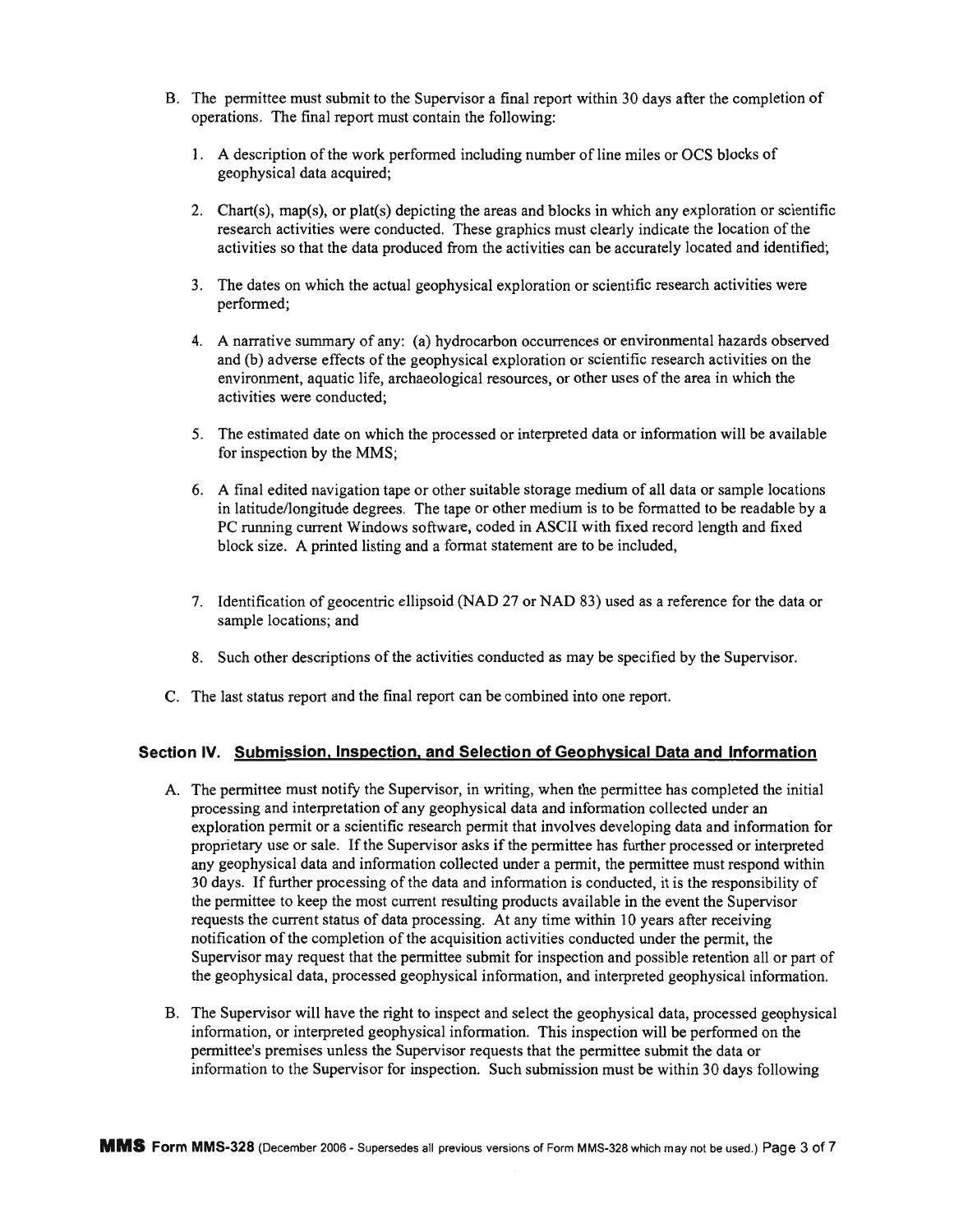the receipt of the Supervisor's request unless the Supervisor authorizes a later delivery date. If the inspection is done on the permittee's premises, the permittee must submit the geophysical data or information selected within 30 days following receipt of the Supervisor's request, unless the Supervisor authorizes a longer period of time for delivery. The data or information requested for inspection or selected by the Supervisor must be submitted regardless of whether the permittee and the Government have or have not concluded an agreement for reimbursement. If the Supervisor decides to retain all or a portion of the geophysical data or information, the Supervisor will notify the permittee, in writing, of this decision.

- C. In the event that a third party obtains geophysical data, processed geophysical information, or interpreted geophysical information from a permittee, or from another third party, by sale, trade, license agreement, or other means:
	- 1. The third party recipient of the data and information assumes the obligations under this section except for notification of initial processing and interpretation of the data and information and is subject to the penalty provisions of 30 CFR Part 250, Subpart N; and
	- 2. A permittee or third party that sells, trades, licenses, or otherwise provides the data and information to a third party must advise the recipient, in writing, that accepting these obligations is a condition precedent of the sale, trade, license, or other agreement; and
	- 3. Except for license agreements, a permittee or third party that sells, trades, or otherwise provides data and information to a third party must advise the Supervisor in writing within 30 days ofthe sale, trade, or other agreement, including the identity of the recipient of the data and information; or
	- 4. With regard to license agreements, a permittee or third party that licenses data and information to a third party, within 30 days of a request by the Supervisor, must advise the Supervisor, in writing, of the license agreement, including the identity of the recipient of the data and information.
- D. Each submission of geophysical data, processed geophysical information, and interpreted geophysical information must contain, unless otherwise specified by the Supervisor, the following:
	- 1. An accurate and complete record of each geophysical survey conducted under the permit, including digital navigational data and final location maps of all surveys;
	- 2. All seismic data developed under a permit presented in a format and of a quality suitable for processing;
	- 3. Processed geophysical information derived from seismic data with extraneous signals and interference removed, presented in a format and of a quality suitable for interpretive evaluation, reflecting state-of-the-art processing techniques; and
	- 4. Other geophysical data, processed geophysical information, and interpreted geophysical information obtained from, but not limited to, shallow and deep subbottom profiles, bathymetry, side-scan sonar, gravity, magnetic, and electrical surveys, and special studies such as refraction, shear wave, and velocity surveys.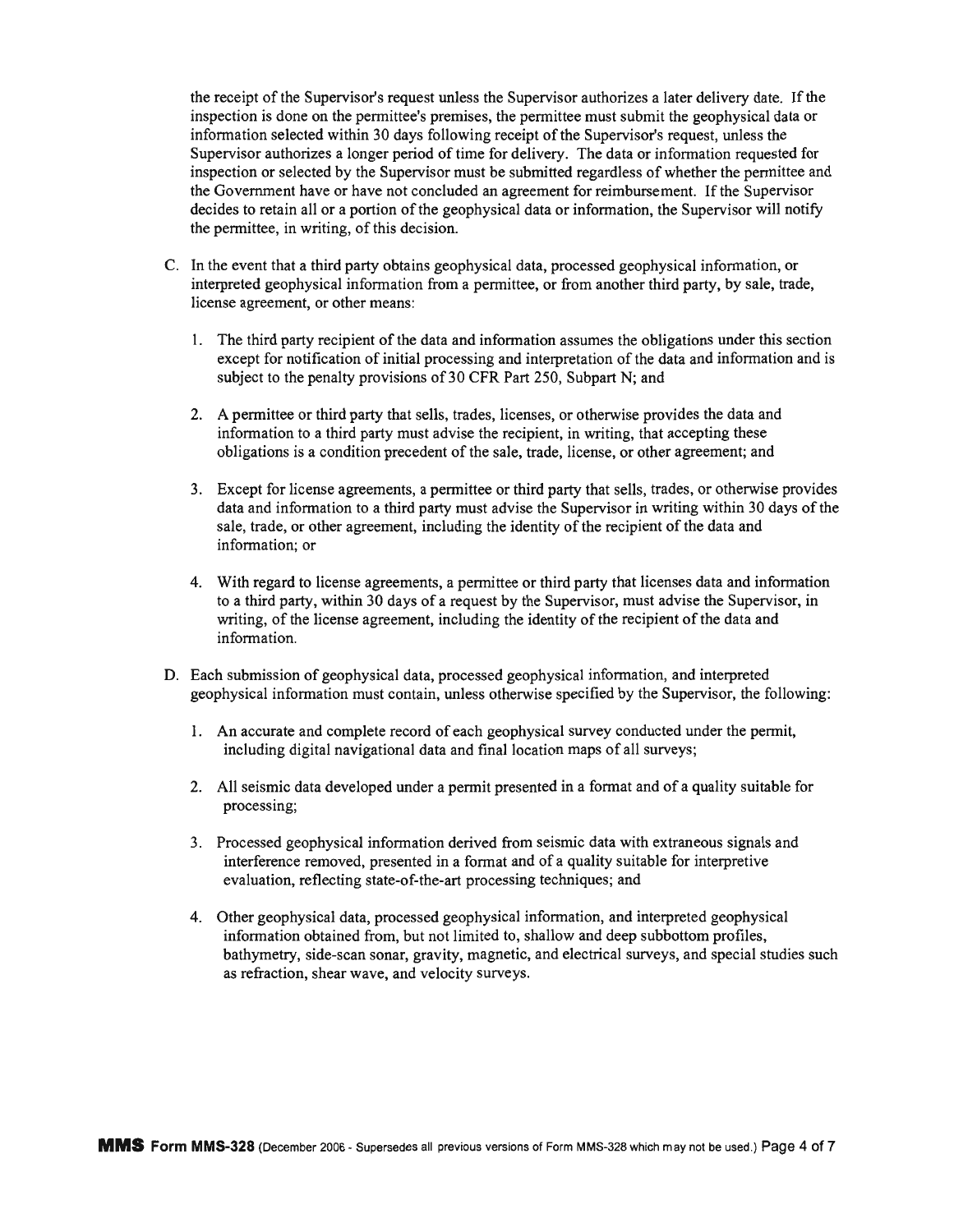## **Section V. Reimbursement to Permittees**

- A. After the delivery of geophysical data, processed geophysical infonnation, and interpreted geophysical infonnation requested by the Supervisor in accordance with subsection IV ofthis pennit, and upon receipt of a request for reimbursement and a detennination by MMS that the requested reimbursement is proper, MMS will reimburse the pennittee or third party for the reasonable costs ofreproducing the submitted data and infonnation at the pennittee's or third party's lowest rate or at the lowest commercial rate established in the area, whichever is less.
- B. If the processing was in a form and manner other than that used in the normal conduct of the pennittee's business at MMS's request, MMS will reimburse the pennittee or third party for the reasonable costs of processing or reprocessing such data. Requests for reimbursement must identify processing costs separate from acquisition costs.
- C. The pennittee or third party will not be reimbursed for the costs of acquiring or interpreting geophysical information.
- D. Data and information required under section IV.D.1. of this permit are not considered to be geophysical data or processed geophysical infonnation and must be provided by the pennittee at no cost to the Government.

## **Section VI. Disclosure of Data and Information to the Public**

- A. The MMS will make data and information submitted by a permittee available in accordance with the requirements and subject to the limitations of the Freedom of Information Act (5 U.S.C. 552) and the implementing regulations (43 CFR Part 2), the requirements ofthe Act, and the regulations contained in 30 CFR Part 250 (Oil and Gas and Sulphur Operations in the Outer Continental Shelf), 30 CFR Part 251, and 30 CFR Part 252 (Outer Continental Shelf(OCS) Oil and Gas Infonnation Program).
- B. Except as specified in this section, or Section VIII, or in 30 CFR Parts 250 and 252, no data or information determined by MMS to be exempt from public disclosure under subsection A of this section will be provided to any affected State or be made available to the executive of any affected local government or to the public, unless the permittee or third party and all persons to whom such pennittee has sold, traded, or licensed the data or infonnation under promise of confidentiality agree to such an action.
- C. Geophysical data and processed or interpreted geophysical infonnation submitted under a pennit, and retained by MMS, will be disclosed as follows:
	- 1. Except for deep stratigraphic tests, the MMS will make available to the public geophysical data 50 years after the date of issuance of the permit under which the data were collected (See  $251.12$  (a) (b) (c) and (d)).
	- 2. Except for deep stratigraphic tests, the MMS will make available to the public processed geophysical infonnation and interpreted geophysical infonnation 25 years after the date of issuance of the permit under which the original data were collected (See 251.12 (a) (b) (c) and  $(d)$ ).
	- 3. The MMS will make available to the public all geophysical data and infonnation and geophysical interpretations related to a deep stratigraphic test, at the earlier of the following times: (a) 25 years after the completion of the test, or (b) for a lease sale held after the test well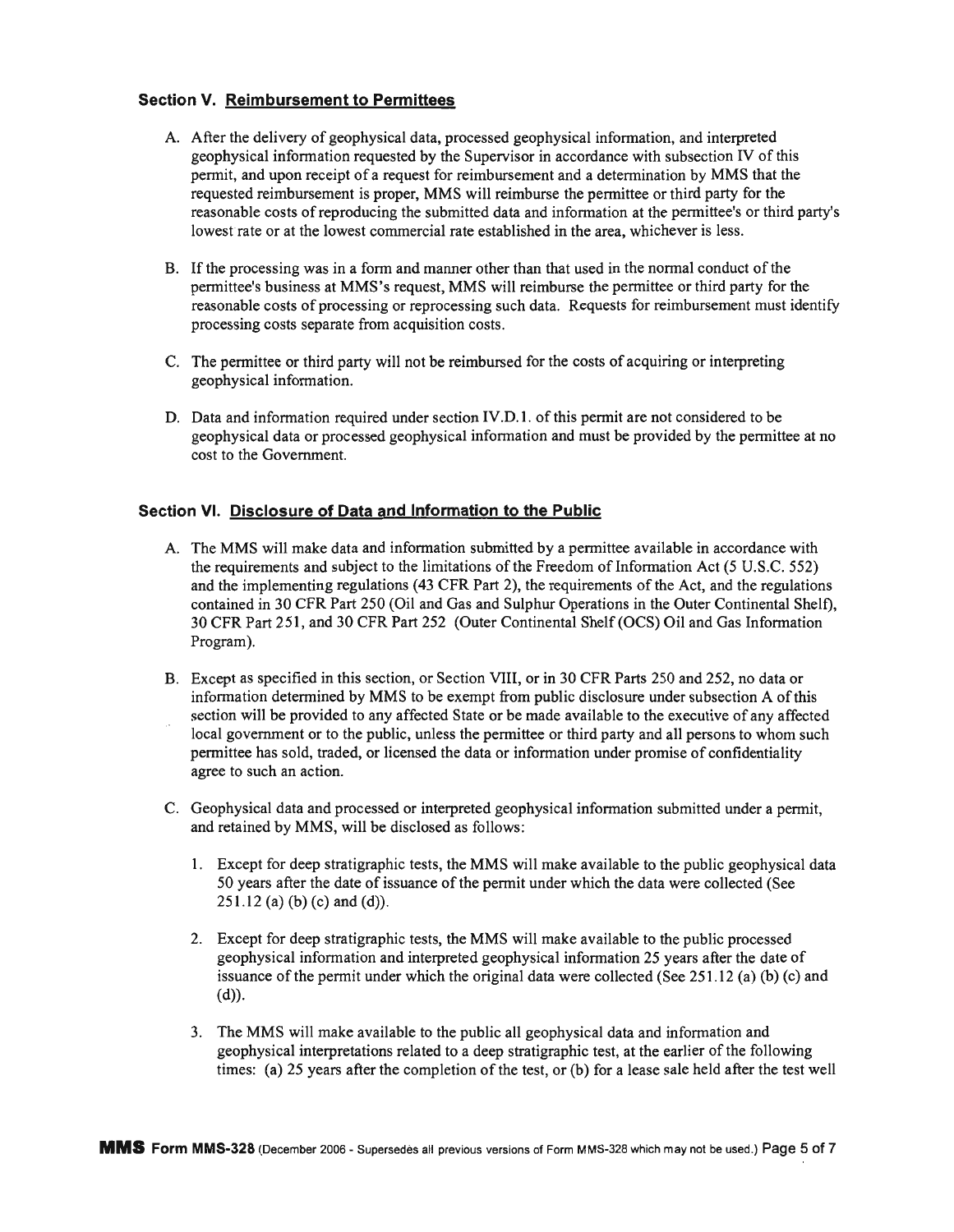is completed, 60 calendar days after the Department of the Interior executes the first lease for a block, any part of which is within 50 geographic miles (92.6 kilometers) of the site of the completed test.

- D. All line-specific preplot or postplot plat(s), and navigation tapes, including but not limited to seismic survey traverses and shotpoint locations, submitted as a requirement of 30 CFR 251.7 or 251.12, will be considered as "PROPRIETARY INFORMATION." Such information will not be made available to the public without the consent of the permittee for a period of 25 years from the date of issuance of the permit, unless the Director, MMS, determines that earlier release is necessary for the proper development of the area permitted.
- E. All other information submitted as a requirement of 30 CFR 251.8 and determined by MMS to be exempt from public disclosure will be considered as "PROPRIETARY." Such data and information will not be made available to the public without the consent of the permittee for a period of up to 25 years from the date of issuance of the permit as addressed in 30 CFR 251.14, unless the Director, MMS, determines that earlier release is necessary for the proper development of the area permitted. The executed permit will be considered as "PROPRIETARY" except the public information copy which will be available to the public upon request.
- F. The identities of third party recipients of data and information collected under a permit will be kept confidential. The identities will not be released unless the permittee and the third parties agree to the disclosure.

#### **Section VII. Disclosure to Independent Contractors**

The MMS reserves the right to disclose any data or information acquired from a permittee to an independent contractor or agent for the purpose of reproducing, processing, reprocessing, or interpreting such data or information. When practicable, MMS will advise the permittee who provided the data or information of intent to disclose the data or information to an independent contractor or agent. The MMS's notice of intent will afford the permittee a period of not less than 5 working days within which to comment on the intended action. When MMS so advises a permittee of the intent to disclose data or information to an independent contractor or agent, all other owners ofsuch data or information will be deemed to have been notified ofMMS's intent. Prior to any such disclosure, the contractor or agent will be required to execute a written commitment not to sell, trade, license, or disclose any data or information to anyone without the express consent ofMMS.

#### **Section VIII. Sharing of Information with Affected States**

- A. At the time of soliciting nominations for the leasing of lands within 3 geographic miles of the seaward boundary of any coastal State, MMS, pursuant to the provisions of 30 CFR 252.7 and subsections  $8(g)$  and  $26(e)$  (43 U.S.C. 1337 $(g)$  and 1352 $(e)$ ) of the Act, will provide the Governor ofthe State (or the Governor's designated representative) the following information that has been acquired by MMS on such lands proposed to be offered for leasing:
	- 1. All information on the geographical, geological, and ecological characteristics ofthe areas and regions proposed to be offered for leasing;
	- 2. An estimate ofthe oil and gas reserves in the area proposed for leasing; and
	- 3. An identification of any field, geological structure, or trap located within 3 miles ofthe seaward boundary of the State.